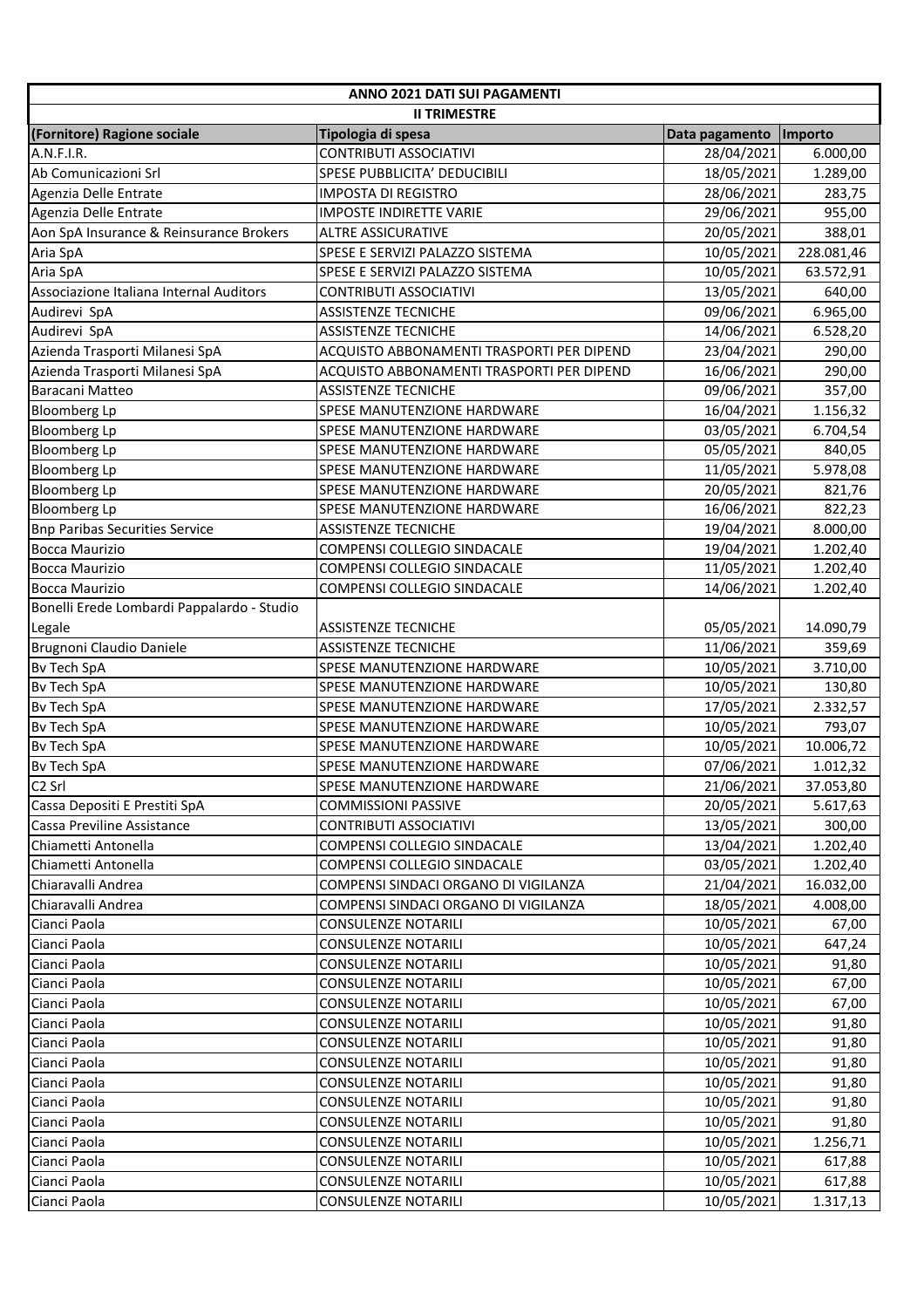| Cianci Paola                                                               | <b>CONSULENZE NOTARILI</b>              | 10/05/2021               | 644,71                 |
|----------------------------------------------------------------------------|-----------------------------------------|--------------------------|------------------------|
| Cianci Paola                                                               | <b>CONSULENZE NOTARILI</b>              | 10/05/2021               | 644,71                 |
| Cianci Paola                                                               | <b>CONSULENZE NOTARILI</b>              | 10/05/2021               | 617,88                 |
| Cianci Paola                                                               | <b>CONSULENZE NOTARILI</b>              | 10/05/2021               | 495,48                 |
| Cianci Paola                                                               | <b>CONSULENZE NOTARILI</b>              | 10/05/2021               | 115,00                 |
| Cianci Paola                                                               | <b>CONSULENZE NOTARILI</b>              | 10/05/2021               | 617,88                 |
| Corinaldesi Alessandro                                                     | <b>ELABORAZIONI PAGHE E CONTRIBUTI</b>  | 19/04/2021               | 6.096,40               |
| Corinaldesi Alessandro                                                     | ELABORAZIONI PAGHE E CONTRIBUTI         | 14/06/2021               | 3.657,22               |
| Crif SpA                                                                   | SERVIZI E ELABORAZIONI DATI             | 07/06/2021               | 20.796,45              |
| Crif SpA                                                                   | SERVIZI E ELABORAZIONI DATI             | 07/06/2021               | 20.796,45              |
| <b>Csa Team Srl</b>                                                        | CONSULENZA PER LEGGE SICUREZZA          | 16/06/2021               | 4.562,43               |
| Cse Consorzio Servizi Bancari Scarl                                        | SOFTWARE                                | 13/04/2021               | 74.293,60              |
| Cse Consorzio Servizi Bancari Scarl                                        | SPESE MANUTENZIONE HARDWARE             | 13/04/2021               | 8.217,00               |
| Cse Consorzio Servizi Bancari Scarl                                        | SPESE MANUTENZIONE HARDWARE             | 22/04/2021               | 66.013,33              |
| Cse Consorzio Servizi Bancari Scarl                                        | SERVIZI E ELABORAZIONI DATI             | 03/05/2021               | 1.000,00               |
| Cse Consorzio Servizi Bancari Scarl                                        | SERVIZI E ELABORAZIONI DATI             | 10/05/2021               | 2.180,00               |
| Day Ristoservice SpA                                                       | <b>BUONI PASTO PERSONALE</b>            | 21/04/2021               | 481,38                 |
| Day Ristoservice SpA                                                       | <b>BUONI PASTO PERSONALE</b>            | 10/05/2021               | 46,96                  |
| Day Ristoservice SpA                                                       | <b>BUONI PASTO PERSONALE</b>            | 18/05/2021               | 111,54                 |
| Day Ristoservice SpA                                                       | <b>BUONI PASTO PERSONALE</b>            | 23/06/2021               | 70,45                  |
| <b>EAPB European Association of Public Banks</b>                           | <b>CONTRIBUTI ASSOCIATIVI</b>           | 10/06/2021               | 20.391,38              |
| <b>Fabrick SpA</b>                                                         | <b>CONTRIBUTI ASSOCIATIVI</b>           | 21/04/2021               | 9.950,00               |
| Fastweb SpA                                                                | SPESE TELEFONIA FISSA                   | 07/04/2021               | 280,96                 |
| Fastweb SpA                                                                | SPESE TELEFONIA FISSA                   | 07/04/2021               | 365,39                 |
| Fastweb SpA                                                                | SPESE MANUTENZIONE HARDWARE             | 07/04/2021               | 4.729,10               |
| Fastweb SpA                                                                | <b>SPESE TELEFONIA FISSA</b>            | 07/04/2021               | 379,67                 |
| Fastweb SpA                                                                | <b>SPESE MANUTENZIONE HARDWARE</b>      | 07/06/2021               | 4.729,10               |
| Fastweb SpA                                                                | SPESE MANUTENZIONE HARDWARE             | 07/06/2021               | 4.729,10               |
| Fastweb SpA                                                                | <b>SPESE TELEFONIA FISSA</b>            | 23/06/2021               | 373,04                 |
| <b>Fdm Business Services Srl</b>                                           | <b>ASSISTENZE TECNICHE</b>              | 23/06/2021               | 395,86                 |
| Generali Italia SpA                                                        | ASSICURAZIONI INTEGRATIVE DIPENDENTI    | 01/04/2021               | 1.078,05               |
| Generali Italia SpA                                                        | ASSICURAZIONI INTEGRATIVE DIPENDENTI    | 01/04/2021               | 1.132,44               |
| Gi Group SpA                                                               | COSTI PER LAVORAT. INTERINALI           | 19/04/2021               | 39.981,87              |
| Gi Group SpA                                                               | COSTI PER LAVORAT. INTERINALI           | 05/05/2021               | 47.015,28              |
| Gi Group SpA                                                               | COSTI PER LAVORAT. INTERINALI           | 18/05/2021               | 44.602,47              |
| Gi Group SpA                                                               | COSTI PER LAVORAT. INTERINALI           | 21/06/2021               | 38.719,70              |
| Il Sole 24 Ore SpA                                                         | SPESE PER ACQUISTO LIBRI E RIVISTE      | 03/05/2021               | 2.220,00               |
| ISPI - Istituto per gli Studi di Politica Internaz.                        | <b>CONTRIBUTI ASSOCIATIVI</b>           | 30/06/2021               | 10.000,00              |
| IZAR di Maria Cristina Pasi                                                | <b>ASSISTENZE TECNICHE</b>              | 07/06/2021               | 350,00                 |
| Izi SpA                                                                    | <b>ASSISTENZE TECNICHE</b>              | 20/05/2021               | 10.746,00              |
| Jemoli Luigi                                                               | COMPENSI COLLEGIO SINDACALE             | 07/04/2021               | 1.603,20               |
| Jemoli Luigi                                                               | COMPENSI SINDACI ORGANO DI VIGILANZA    | 13/04/2021               | 4.008,00               |
| Jemoli Luigi                                                               | COMPENSI COLLEGIO SINDACALE             | 03/05/2021               | 1.603,20               |
| Jemoli Luigi                                                               | COMPENSI COLLEGIO SINDACALE             | 07/06/2021               | 1.603,20               |
| Links Management And Technology SpA<br>Links Management And Technology SpA | SPESE MANUTENZIONE HARDWARE<br>SOFTWARE | 08/04/2021<br>08/04/2021 | 17.734,89<br>17.700,00 |
| Links Management And Technology SpA                                        | SOFTWARE                                | 13/04/2021               | 13.742,86              |
| Links Management And Technology SpA                                        | <b>SPESE MANUTENZIONE HARDWARE</b>      | 13/04/2021               | 17.734,89              |
| Links Management And Technology SpA                                        | <b>SOFTWARE</b>                         | 22/04/2021               | 6.402,98               |
| Links Management And Technology SpA                                        | SPESE MANUTENZIONE HARDWARE             | 23/06/2021               | 17.734,89              |
| Links Management And Technology SpA                                        | SOFTWARE                                | 23/06/2021               | 72.540,00              |
| Links Management And Technology SpA                                        | SOFTWARE                                | 23/06/2021               | 813,37                 |
| Litos Srl                                                                  | SPESE PER STAMPATI CONSUMAB.CANCELLARIA | 21/04/2021               | 1.715,84               |
| M&M Itech Srls                                                             | <b>SPESE MANUTENZIONE HARDWARE</b>      | 07/06/2021               | 500,00                 |
| Maggioli SpA                                                               | SPESE PER ACQUISTO LIBRI E RIVISTE      | 21/04/2021               | 460,00                 |
| Managers & Partners A.S. SpA                                               | <b>ASSISTENZE TECNICHE</b>              | 04/05/2021               | 3.084,50               |
| Milano Finanza Editori SpA                                                 | SPESE PER ACQUISTO LIBRI E RIVISTE      | 03/05/2021               | 458,65                 |